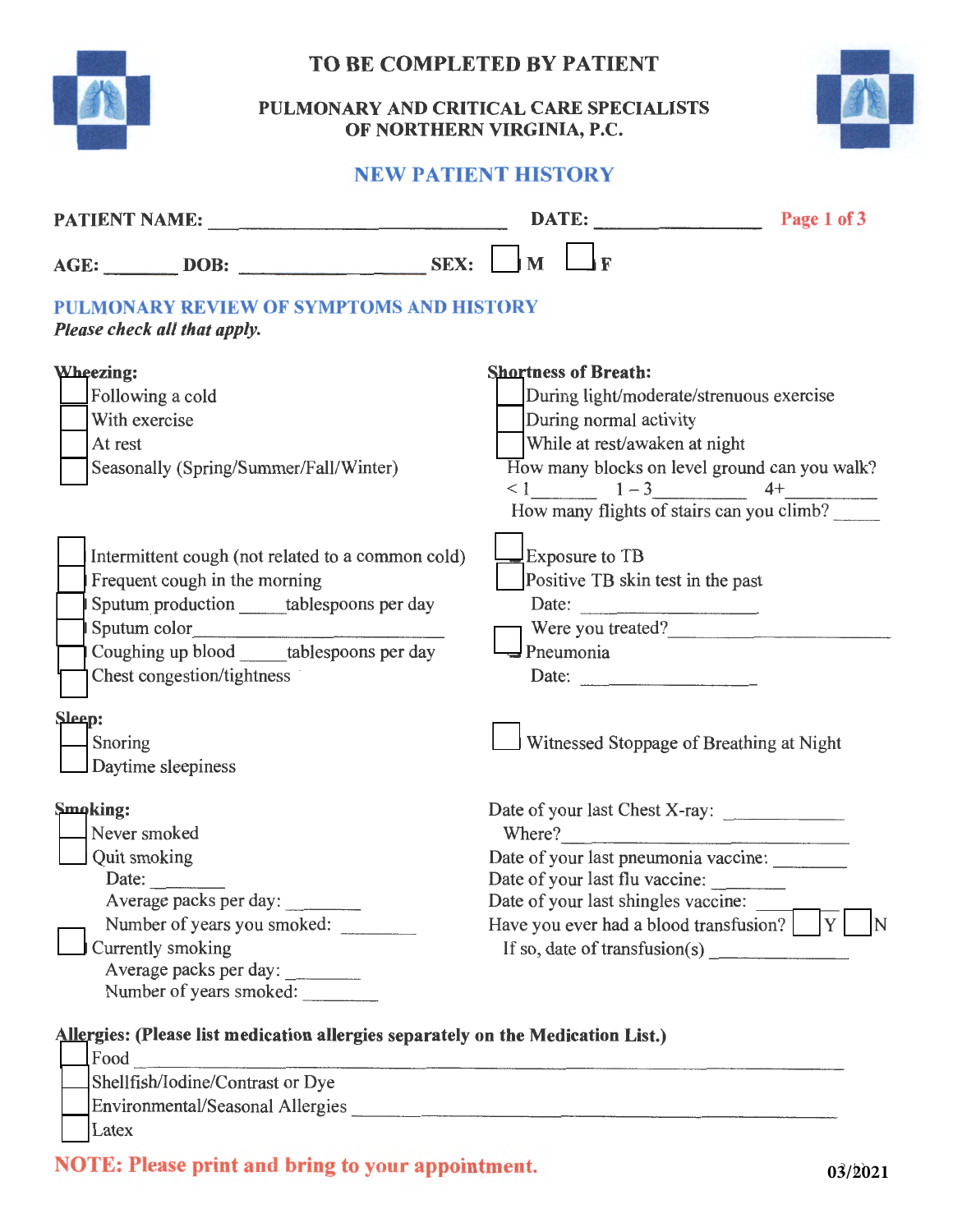## TO BE COMPLETED BY PATIENT

#### PULMONARY AND CRITICAL CARE SPECIALISTS OF NORTHERN VIRGINIA, P.C.

## NEW PATIENT HISTORY

PATIENT NAME: DATE: Page 2 of 3 ---------------- -----

## ADDITIONAL REVIEW OF SYMPTOMS {over the past six months} *Please check all that apply.*



## **PAST MEDICAL/SURGICAL HISTORY**



## **NOTE: Please print and bring to your appointment.**